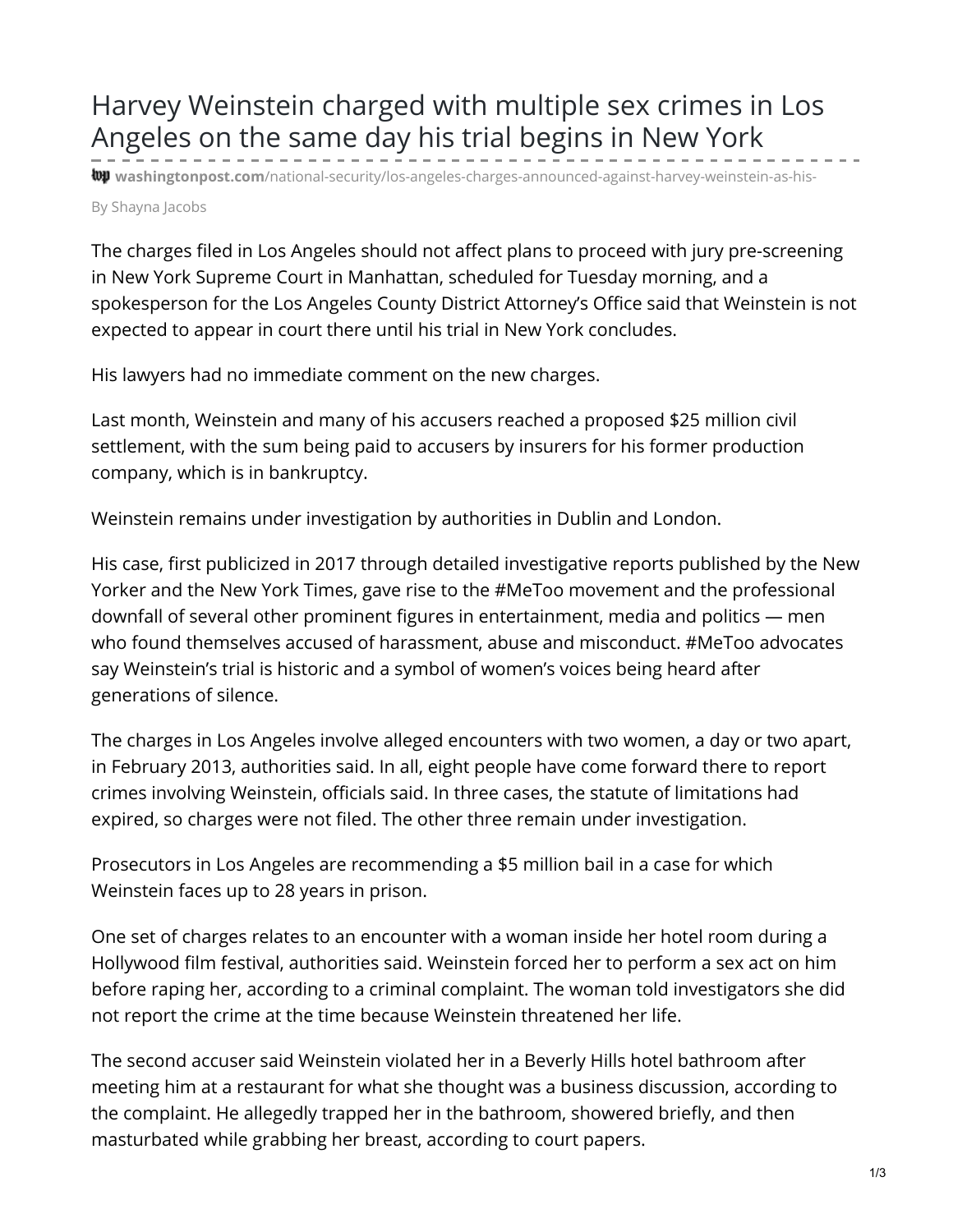"We believe the evidence will show that the defendant used his power and influence to gain access to his victims and then commit violent crimes against them," Los Angeles County District Attorney Jackie Lacey said in a statement. "I want to commend the victims who have come forward and bravely recounted what happened to them. It is my hope that all victims of sexual violence find strength and healing as they move forward."

At Monday's hearing in New York, which concluded before officials' announcement in Los Angeles, Weinstein lawyer Arthur Aidala asked that the jury be sequestered to preempt the possibility that charges could be brought in another jurisdiction while the trial is underway. The request was denied, though the judge hinted he would revisit the question should charges emerge elsewhere.

Dozens of women have accused the former producer of sex crimes or sexual harassment. Several were on hand for a news conference outside the Manhattan courthouse, vowing support for the alleged victims and others expected to take the witness stand.

"As one of the silence-breakers, I stand in solidarity with the brave survivors who will take the stand against Harvey Weinstein in this trial," said actress and early Weinstein accuser Rosanna Arquette. "While emotion on this day runs high, I join these other brave women who are also harmed by Harvey Weinstein to say we aren't going anywhere."

"Dear Harvey, no matter what lies you tell yourself, you did this. Today, Lady Justice is staring down a super predator. You brought this upon yourself by hurting so many," added Rose McGowan, another actress and activist.

Attorney Douglas Wigdor, who has two clients suing Weinstein and represents one of the supporting witnesses expected to testify, said #MeToo rang in a new era in terms of how women are treated when lodging sexual assault accusations. The jurors who will be called in Weinstein's case know that victims "aren't necessarily raped in dark alleys at gunpoint, that women often know their perpetrator, that women often speak to their perpetrator after the crime has been committed."

Weinstein and his legal team have insisted he engaged only in consensual sexual activity.

Before the announcement in Los Angeles, Weinstein lawyer Damon Cheronis told reporters that if a new case were to emerge during his trial, "it would be pretty obvious as to why" and "the timing would be very suspect." He did not elaborate.

Weinstein's team says he's anxious to have his day in court.

Aidala, in seeking the jury sequestering, said that "the worst thing that can happen" is for Weinstein's trial in New York to be interrupted after several weeks and suggested that such a development after jury selection could lead to a mistrial.